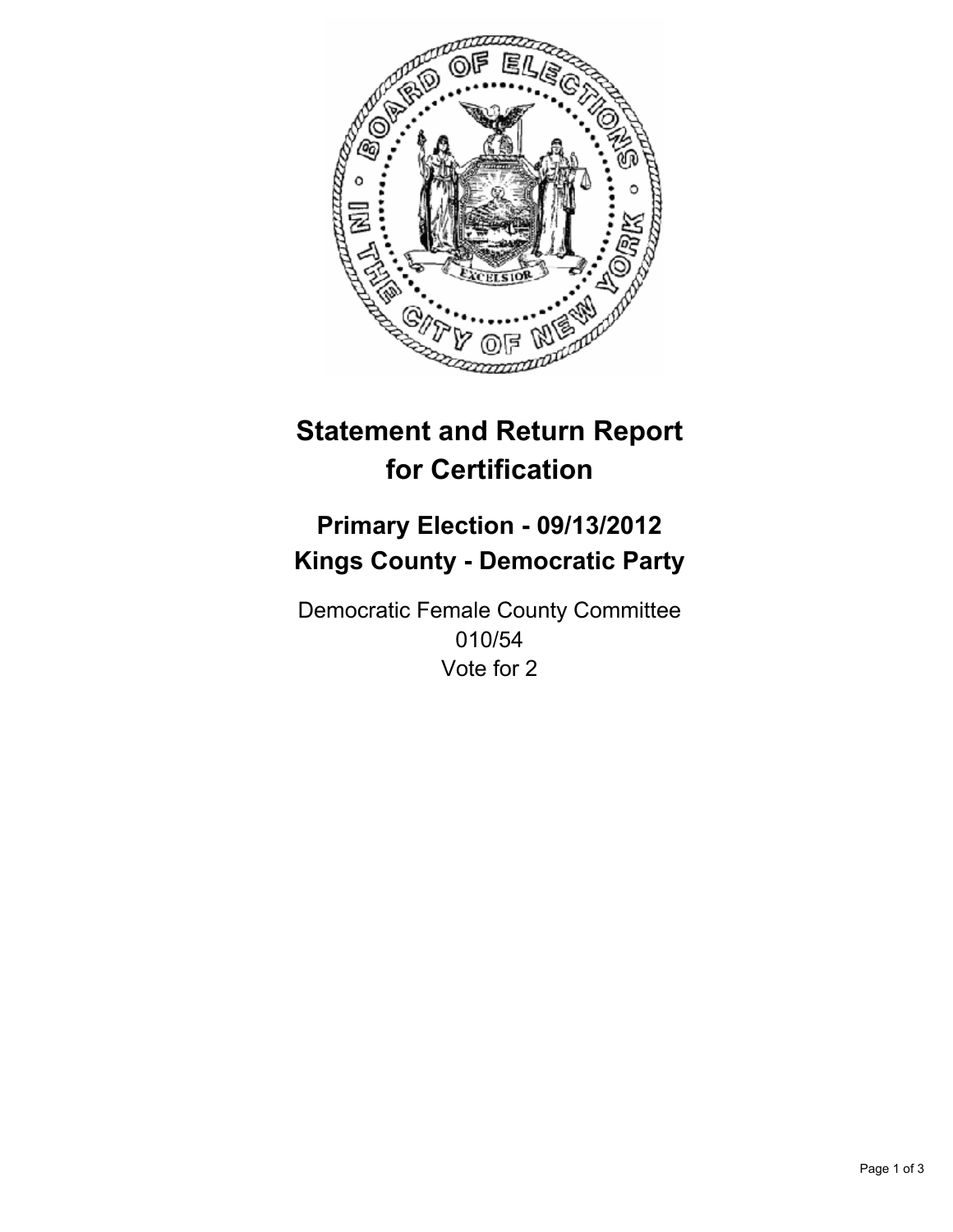

### **Assembly District 54**

| <b>PUBLIC COUNTER</b>                                    | 92  |
|----------------------------------------------------------|-----|
| <b>EMERGENCY</b>                                         | 0   |
| ABSENTEE/MILITARY                                        | 4   |
| <b>FEDERAL</b>                                           | 0   |
| <b>SPECIAL PRESIDENTIAL</b>                              | 0   |
| <b>AFFIDAVIT</b>                                         | 0   |
| <b>Total Ballots</b>                                     | 96  |
| Less - Inapplicable Federal/Special Presidential Ballots | 0   |
| <b>Total Applicable Ballots</b>                          | 96  |
| <b>LOUIS MINOR</b>                                       | 21  |
| <b>CARON TOWNES</b>                                      | 52  |
| <b>PATRICIA KING</b>                                     | 34  |
| UNATTRIBUTABLE WRITE-IN (WRITE-IN)                       | 2   |
| <b>Total Votes</b>                                       | 109 |
| Unrecorded                                               | 83  |